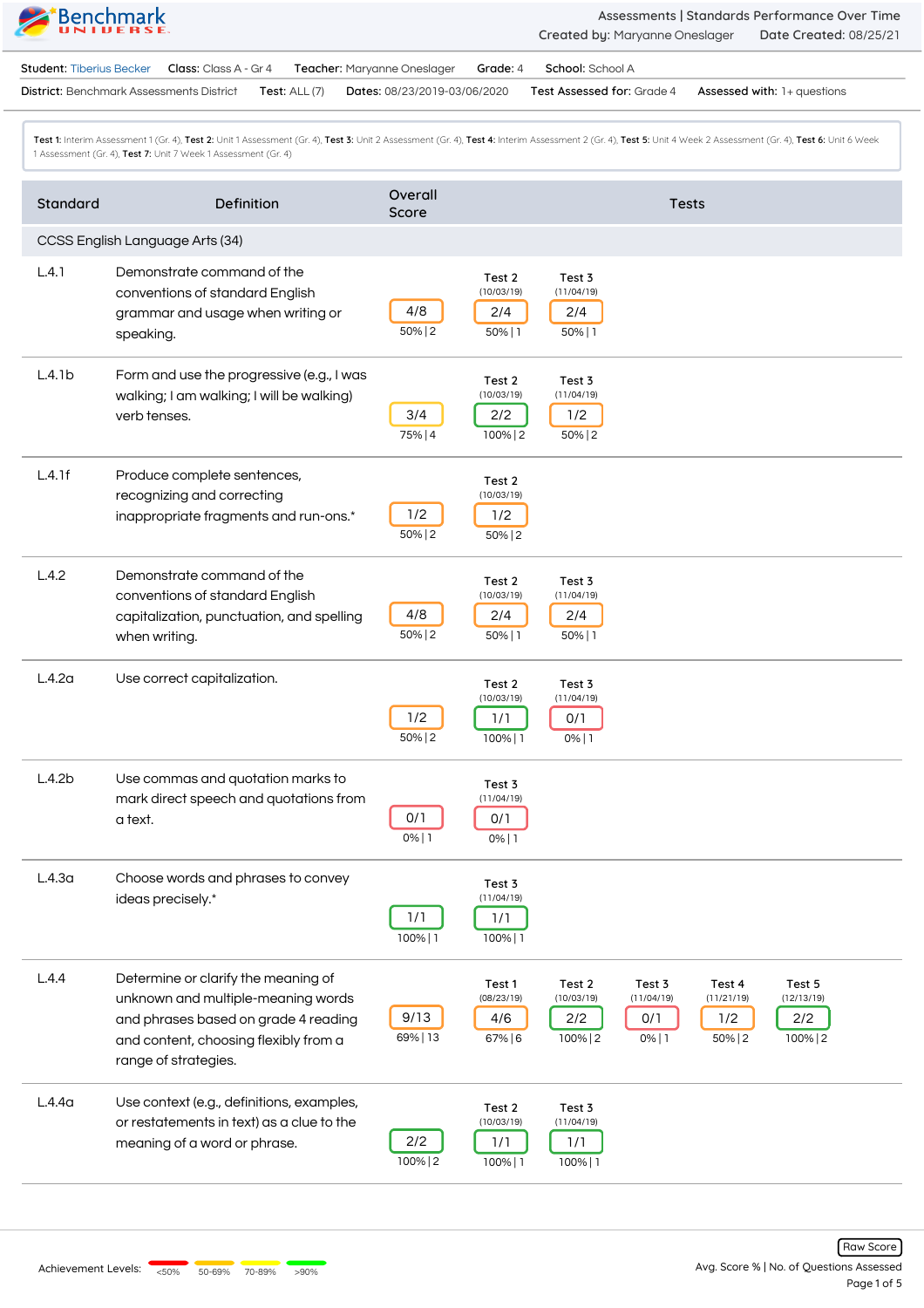

| Standard       | Definition                                                                                                                                                                                                                                                                                                                                                              | Overall<br>Score   | <b>Tests</b>                                                                                                                                                                                                                                                |
|----------------|-------------------------------------------------------------------------------------------------------------------------------------------------------------------------------------------------------------------------------------------------------------------------------------------------------------------------------------------------------------------------|--------------------|-------------------------------------------------------------------------------------------------------------------------------------------------------------------------------------------------------------------------------------------------------------|
| L.4.4b         | Use common, grade-appropriate Greek<br>and Latin affixes and roots as clues to<br>the meaning of a word (e.g., telegraph,<br>photograph, autograph).                                                                                                                                                                                                                    | 1/1<br>$100\%$   1 | Test 1<br>(08/23/19)<br>1/1<br>$100\%$   1                                                                                                                                                                                                                  |
| L.4.5a         | Explain the meaning of simple similes<br>and metaphors (e.g., as pretty as a<br>picture) in context.                                                                                                                                                                                                                                                                    | 3/5<br>60%   5     | Test 1<br>Test 3<br>Test 5<br>Test 4<br>(08/23/19)<br>(11/04/19)<br>(11/21/19)<br>(12/13/19)<br>0/1<br>0/1<br>1/1<br>2/2<br>$0\%$   1<br>$0\%$   1<br>100%   1<br>$100\%$   2                                                                               |
| L.4.5b         | Recognize and explain the meaning of<br>common idioms, adages, and proverbs.                                                                                                                                                                                                                                                                                            | 2/4<br>$50%$   4   | Test 4<br>Test 3<br>(11/04/19)<br>(11/21/19)<br>0/1<br>2/3<br>$0\%$   1<br>$67%$ 3                                                                                                                                                                          |
| L.4.6          | Acquire and use accurately grade-<br>appropriate general academic and<br>domain-specific words and phrases,<br>including those that signal precise<br>actions, emotions, or states of being<br>(e.g., quizzed, whined, stammered) and<br>that are basic to a particular topic (e.g.,<br>wildlife, conservation, and endangered<br>when discussing animal preservation). | 3/3<br>100%   3    | Test 3<br>Test 4<br>(11/04/19)<br>(11/21/19)<br>2/2<br>1/1<br>$100\%$   2<br>$100\%$   1                                                                                                                                                                    |
| RF.4.3         | Know and apply grade-level phonics<br>and word analysis skills in decoding<br>words.                                                                                                                                                                                                                                                                                    | 2/2<br>100%   2    | Test 1<br>Test 7<br>(08/23/19)<br>(03/06/20)<br>1/1<br>1/1<br>$100%$   1<br>$100\%$   1                                                                                                                                                                     |
| <b>RF.4.3a</b> | Use combined knowledge of all letter-<br>sound correspondences, syllabication<br>patterns, and morphology (e.g., roots<br>and affixes) to read accurately<br>unfamiliar multisyllabic words in context<br>and out of context.                                                                                                                                           | 12/15<br>80%   15  | Test 1<br>Test 2<br>Test 3<br>Test 4<br>Test 5<br>(08/23/19)<br>(10/03/19)<br>(11/04/19)<br>(11/21/19)<br>(12/13/19)<br>1/2<br>2/2<br>2/3<br>6/6<br>0/1<br>100%   6<br>$50\%$   2<br>100%   2<br>$67%$ 3<br>0% 1<br>Test 6<br>(02/07/20)<br>1/1<br>100%   1 |
| RI.4.1         | Refer to details and examples in a text<br>when explaining what the text says<br>explicitly and when drawing inferences<br>from the text.                                                                                                                                                                                                                               | 17/22<br>77%   10  | Test 1<br>Test 2<br>Test 7<br>Test 4<br>(08/23/19)<br>(10/03/19)<br>(11/21/19)<br>(03/06/20)<br>5/5<br>2/4<br>2/5<br>8/8<br>50%   2<br>40%   2<br>$100%$   4<br>$100\%$   2                                                                                 |
| RI.4.2         | Determine the main idea of a text and<br>explain how it is supported by key<br>details; summarize the text.                                                                                                                                                                                                                                                             | 12/16<br>75%   6   | Test 1<br>Test 2<br>Test 4<br>Test 7<br>(10/03/19)<br>(08/23/19)<br>(11/21/19)<br>(03/06/20)<br>4/7<br>2/3<br>3/3<br>3/3<br>$57\%$ 3<br>$67%$   1<br>100%   1<br>$100\%$   1                                                                                |
| RI.4.3         | Explain events, procedures, ideas, or<br>concepts in a historical, scientific, or<br>technical text, including what happened<br>and why, based on specific information<br>in the text.                                                                                                                                                                                  | 0/1<br>$0\%$   1   | Test 1<br>(08/23/19)<br>0/1<br>$0\%$   1                                                                                                                                                                                                                    |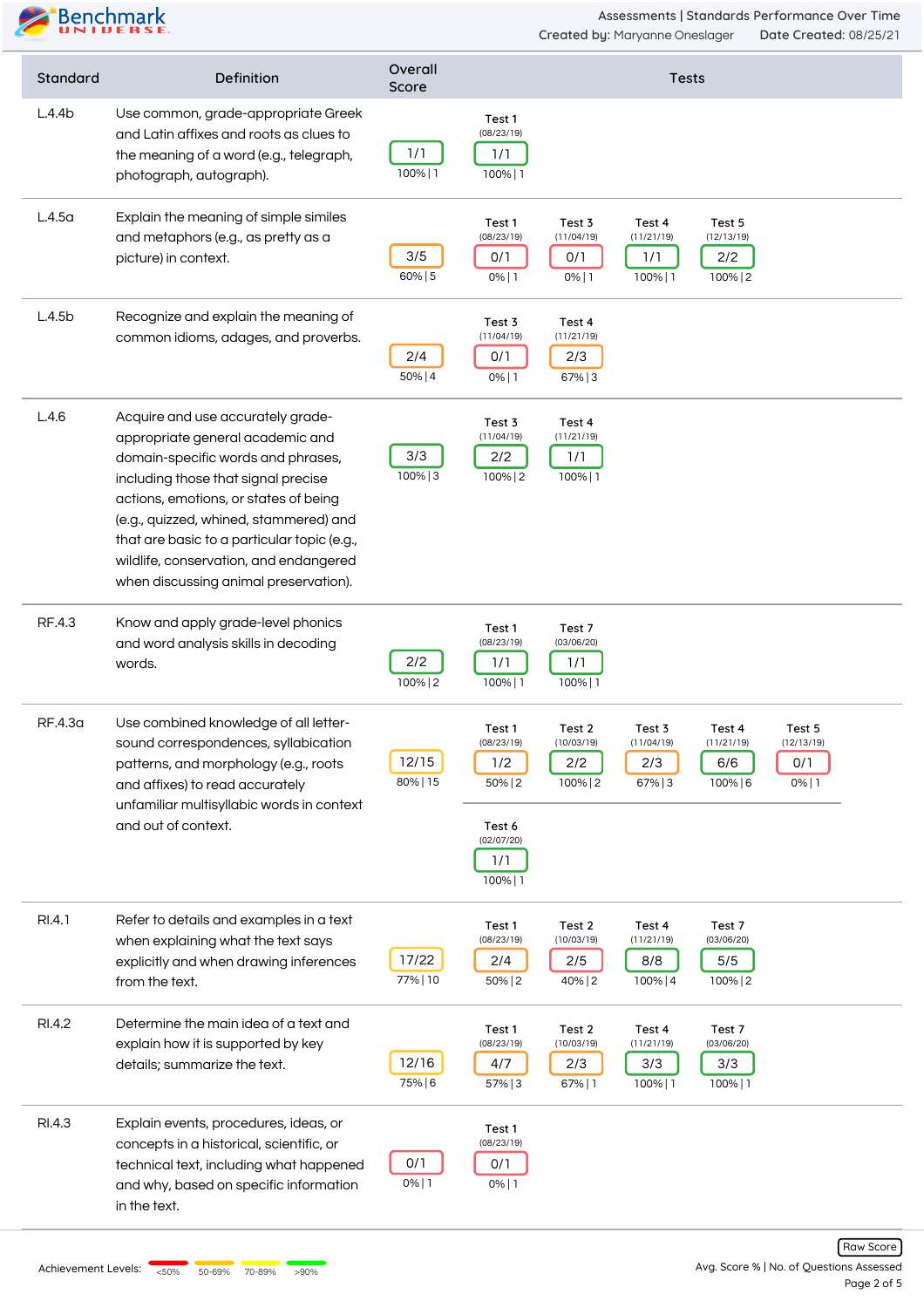

| Standard      | Definition                                                                                                                                                                                                                                                                                  | Overall<br>Score   |                                           |                                            | <b>Tests</b>                              |                                          |                                         |  |
|---------------|---------------------------------------------------------------------------------------------------------------------------------------------------------------------------------------------------------------------------------------------------------------------------------------------|--------------------|-------------------------------------------|--------------------------------------------|-------------------------------------------|------------------------------------------|-----------------------------------------|--|
| RI.4.4        | Determine the meaning of general<br>academic and domain-specific words or<br>phrases in a text relevant to a grade 4<br>topic or subject area.                                                                                                                                              | 5/8<br>63%   8     | Test 1<br>(08/23/19)<br>2/4<br>$50\%$   4 | Test 2<br>(10/03/19)<br>1/1<br>$100%$   1  | Test 4<br>(11/21/19)<br>2/3<br>$67%$ 3    |                                          |                                         |  |
| RI.4.5        | Describe the overall structure (e.g.,<br>chronology, comparison, cause/effect,<br>problem/solution) of events, ideas,<br>concepts, or information in a text or part<br>of a text.                                                                                                           | 2/2<br>$100\%$   1 | Test 7<br>(03/06/20)<br>2/2<br>100%   1   |                                            |                                           |                                          |                                         |  |
| RI.4.6        | Compare and contrast a firsthand and<br>secondhand account of the same event<br>or topic; describe the differences in<br>focus and the information provided.                                                                                                                                | 1/1<br>100%   1    | Test 1<br>(08/23/19)<br>1/1<br>100%   1   |                                            |                                           |                                          |                                         |  |
| RI.4.7        | Interpret information presented visually,<br>orally, or quantitatively (e.g., in charts,<br>graphs, diagrams, time lines,<br>animations, or interactive elements on<br>Web pages) and explain how the<br>information contributes to an<br>understanding of the text in which it<br>appears. | 6/8<br>75%   7     | Test 1<br>(08/23/19)<br>1/1<br>100%   1   | Test 2<br>(10/03/19)<br>2/2<br>$100\%$   2 | Test 4<br>(11/21/19)<br>1/3<br>$33\%$   2 | Test 7<br>(03/06/20)<br>2/2<br>100%   2  |                                         |  |
| RI.4.8        | Explain how an author uses reasons and<br>evidence to support particular points in<br>a text.                                                                                                                                                                                               | 8/13<br>$62\%$   8 | Test 1<br>(08/23/19)<br>0/2<br>$0\%$   1  | Test 2<br>(10/03/19)<br>0/2<br>$0\%$   1   | Test 4<br>(11/21/19)<br>6/7<br>86%   4    | Test 7<br>(03/06/20)<br>2/2<br>100%   2  |                                         |  |
| RI.4.9        | Integrate information from two texts on<br>the same topic in order to write or speak<br>about the subject knowledgeably.                                                                                                                                                                    | 4/6<br>67%   4     | Test 1<br>(08/23/19)<br>1/2<br>50%   2    | Test 2<br>(10/03/19)<br>1/2<br>50%   1     | Test 4<br>(11/21/19)<br>2/2<br>100%   1   |                                          |                                         |  |
| <b>RL.4.1</b> | Refer to details and examples in a text<br>when explaining what the text says<br>explicitly and when drawing inferences<br>from the text.                                                                                                                                                   | 24/42<br>57% 22    | Test 1<br>(08/23/19)<br>5/9<br>56%   5    | Test 2<br>(10/03/19)<br>1/3<br>$33\%$   2  | Test 3<br>(11/04/19)<br>5/6<br>83% 3      | Test 4<br>(11/21/19)<br>5/6<br>$83%$   3 | Test 5<br>(12/13/19)<br>5/12<br>$42%$ 6 |  |
|               |                                                                                                                                                                                                                                                                                             |                    | Test 6<br>(02/07/20)<br>3/6<br>$50\%$ 3   |                                            |                                           |                                          |                                         |  |
| <b>RL.4.2</b> | Determine a theme of a story, drama, or<br>poem from details in the text; summarize<br>the text.                                                                                                                                                                                            | 7/19<br>37%   12   | Test 1<br>(08/23/19)<br>0/3<br>$0\%$   2  | Test 2<br>(10/03/19)<br>0/3<br>$0\%$   2   | Test 3<br>(11/04/19)<br>2/4<br>$50\%$ 3   | Test 4<br>(11/21/19)<br>1/3<br>33%   1   | Test 5<br>(12/13/19)<br>2/2<br>100%   1 |  |
|               |                                                                                                                                                                                                                                                                                             |                    | Test 6<br>(02/07/20)<br>2/4<br>$50\%$ 3   |                                            |                                           |                                          |                                         |  |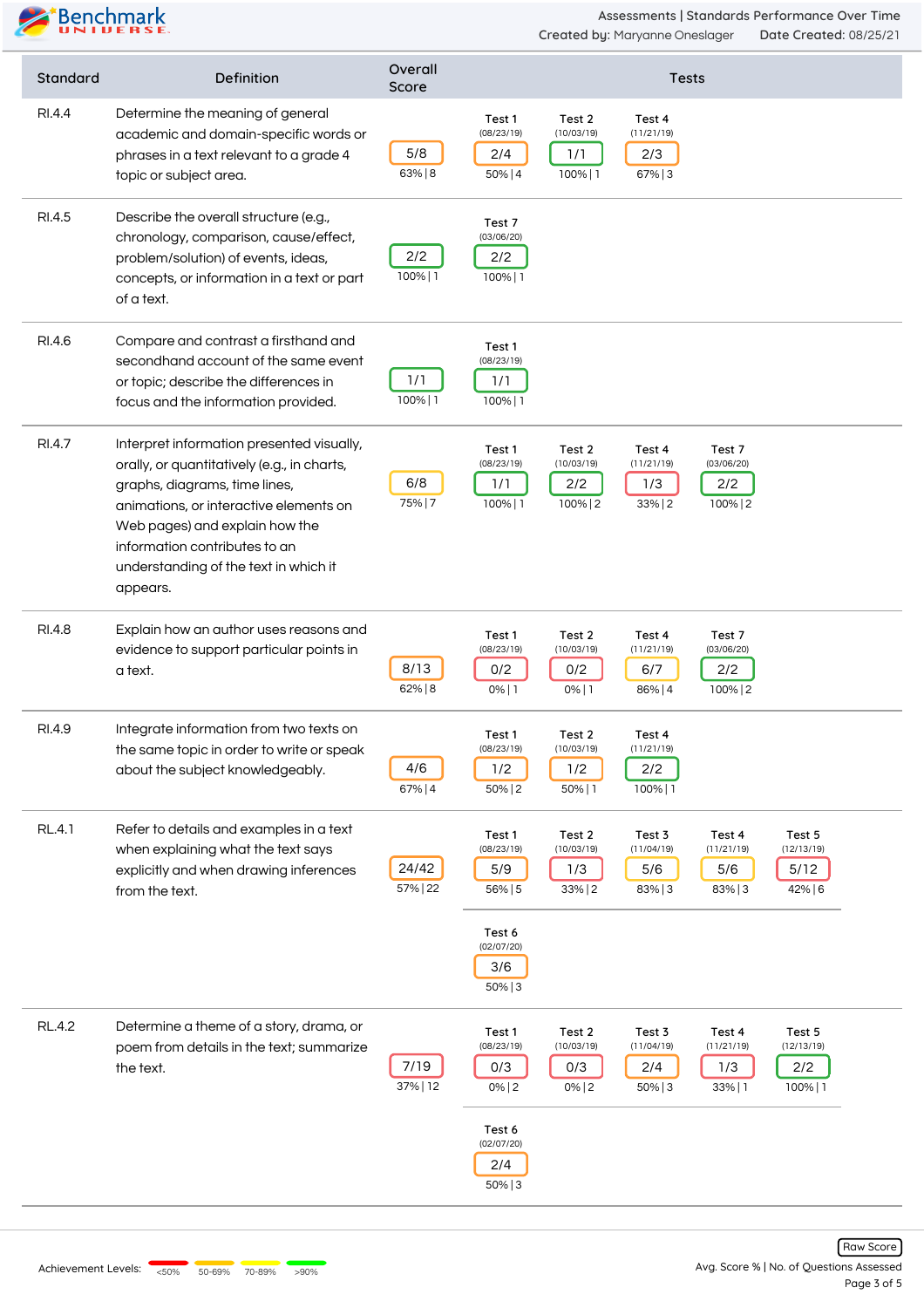

| Standard      | Definition                                                                                                                                                                                                                                                                               | Overall<br>Score   | <b>Tests</b>                                                                                                                                                                                                             |
|---------------|------------------------------------------------------------------------------------------------------------------------------------------------------------------------------------------------------------------------------------------------------------------------------------------|--------------------|--------------------------------------------------------------------------------------------------------------------------------------------------------------------------------------------------------------------------|
| <b>RL.4.3</b> | Describe in depth a character, setting,<br>or event in a story or drama, drawing on<br>specific details in the text (e.g., a<br>character's thoughts, words, or actions).                                                                                                                | 14/28<br>50%   16  | Test 1<br>Test 3<br>Test 5<br>Test 2<br>Test 4<br>(08/23/19)<br>(10/03/19)<br>(11/04/19)<br>(11/21/19)<br>(12/13/19)<br>2/2<br>2/4<br>5/5<br>1/7<br>2/6<br>14%   4<br>$33\%$ 3<br>$50\%$ 3<br>100%   3<br>100%   1       |
|               |                                                                                                                                                                                                                                                                                          |                    | Test 6<br>(02/07/20)<br>2/4<br>$50\%$   2                                                                                                                                                                                |
| <b>RL.4.4</b> | Determine the meaning of words and<br>phrases as they are used in a text,<br>including those that allude to significant<br>characters found in mythology (e.g.,<br>Herculean).                                                                                                           | 10/15<br>67%   14  | Test 1<br>Test 2<br>Test 3<br>Test 4<br>Test 5<br>(08/23/19)<br>(10/03/19)<br>(12/13/19)<br>(11/04/19)<br>(11/21/19)<br>4/6<br>2/2<br>1/2<br>2/3<br>1/1<br>$67%$ 5<br>$100\%$   2<br>$50\%$   2<br>$67%$ 3<br>$100%$   1 |
|               |                                                                                                                                                                                                                                                                                          |                    | Test 6<br>(02/07/20)<br>0/1<br>$0\%$   1                                                                                                                                                                                 |
| <b>RL.4.5</b> | Explain major differences between<br>poems, drama, and prose, and refer to<br>the structural elements of poems (e.g.,<br>verse, rhythm, meter) and drama (e.g.,<br>casts of characters, settings,<br>descriptions, dialogue, stage directions)<br>when writing or speaking about a text. | 0/1<br>$0\%$   1   | Test 1<br>(08/23/19)<br>0/1<br>0% 1                                                                                                                                                                                      |
| <b>RL.4.6</b> | Compare and contrast the point of view<br>from which different stories are<br>narrated, including the difference<br>between first- and third-person<br>narrations.                                                                                                                       | 3/5<br>$60\%$ 3    | Test 1<br>Test 4<br>Test 5<br>(08/23/19)<br>(11/21/19)<br>(12/13/19)<br>0/1<br>2/3<br>1/1<br>$0\%$   1<br>100%   1<br>$67%$   1                                                                                          |
| <b>RL.4.7</b> | Make connections between the text of a<br>story or drama and a visual or oral<br>presentation of the text, identifying<br>where each version reflects specific<br>descriptions and directions in the text.                                                                               | 2/2<br>$100\%$   1 | Test 3<br>(11/04/19)<br>2/2<br>$100\%$   1                                                                                                                                                                               |
| <b>RL.4.9</b> | Compare and contrast the treatment of<br>similar themes and topics (e.g.,<br>opposition of good and evil) and<br>patterns of events (e.g., the quest) in<br>stories, myths, and traditional literature<br>from different cultures.                                                       | 6/7<br>86%   5     | Test 1<br>Test 3<br>Test 4<br>(08/23/19)<br>(11/04/19)<br>(11/21/19)<br>3/3<br>3/3<br>0/1<br>$0\%$   1<br>100%   2<br>100%   2                                                                                           |
| W.4.2         | Write informative/explanatory texts to<br>examine a topic and convey ideas and<br>information clearly.                                                                                                                                                                                   | 3/4<br>75%   1     | Test 4<br>(11/21/19)<br>3/4<br>75%   1                                                                                                                                                                                   |